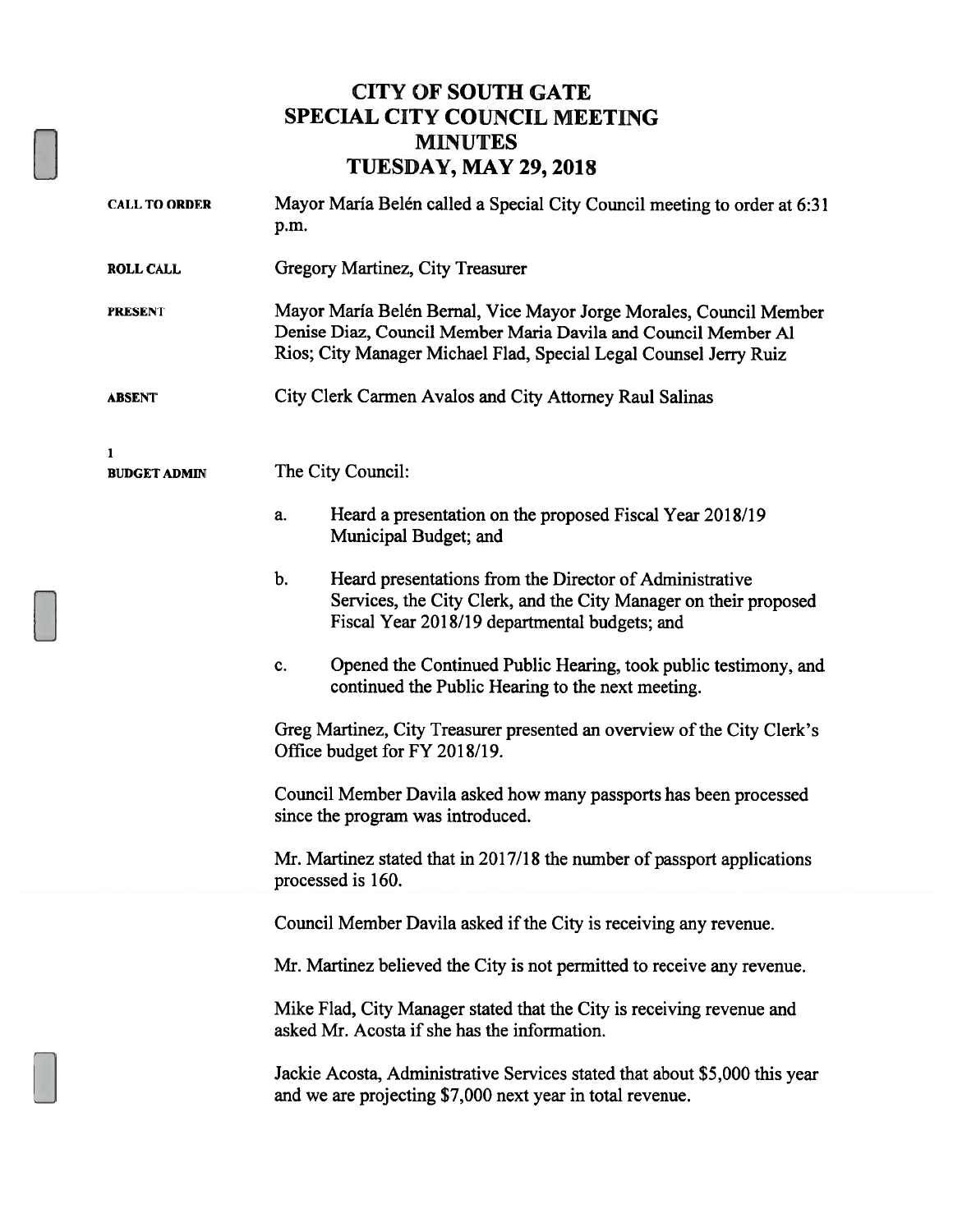BUDGET ADMIN CONT'D Mr. Flad asked for the position cost for the hourly part-time. Mr. Martinez stated salary wage is \$16,284 and including the benefit package would be \$16,520, plus equipment (scanner and omni page software) at \$953. Council Member Davila asked if the Clerk's Office doesn't have a scanner. Mr. Martinez stated that the City Clerk's Office has a scanner, but it is used for agendas. Mayor Bernal stated that this is a presentation and any questions would be asked next week. Mr. Flad stated that the plan was to meet on June  $12<sup>th</sup>$  but if Council request's another meeting, we can have another meeting before the  $12<sup>th</sup>$ . Council can always approve the budget, hold this item or fund this item and we will not expand any dollars until we return to Council with a plan or return with a budget amendment. Mayor Bemal asked if anyone in the audience wished to speak on this item. Person in the audience introduced himself to be the City's resource when it comes to evaluating or comparing technologies. He invited Council and City staff to an open house regarding document security. Having no one else come forward, Mayor Bernal closed the audience portion. Mayor Bernal stated that after reviewing the proposed budget provided to Council it states a decrease in the proposed budget even though the City Clerk is requesting an additional position. Mayor Bernal asked Ms. Acosta about the decrease. Ms. Acosta stated that the decrease is in a couple places. There is a little decrease on the first line item salary full-time and the very last item under supplies and services (capital asset & equipment replacement). Council Member Rios asked if the position the City Clerk is requesting included in the proposed budget. Ms. Acosta state that it is on the supplemental list. It hasn't been added to the proposed budget until Council approves the request.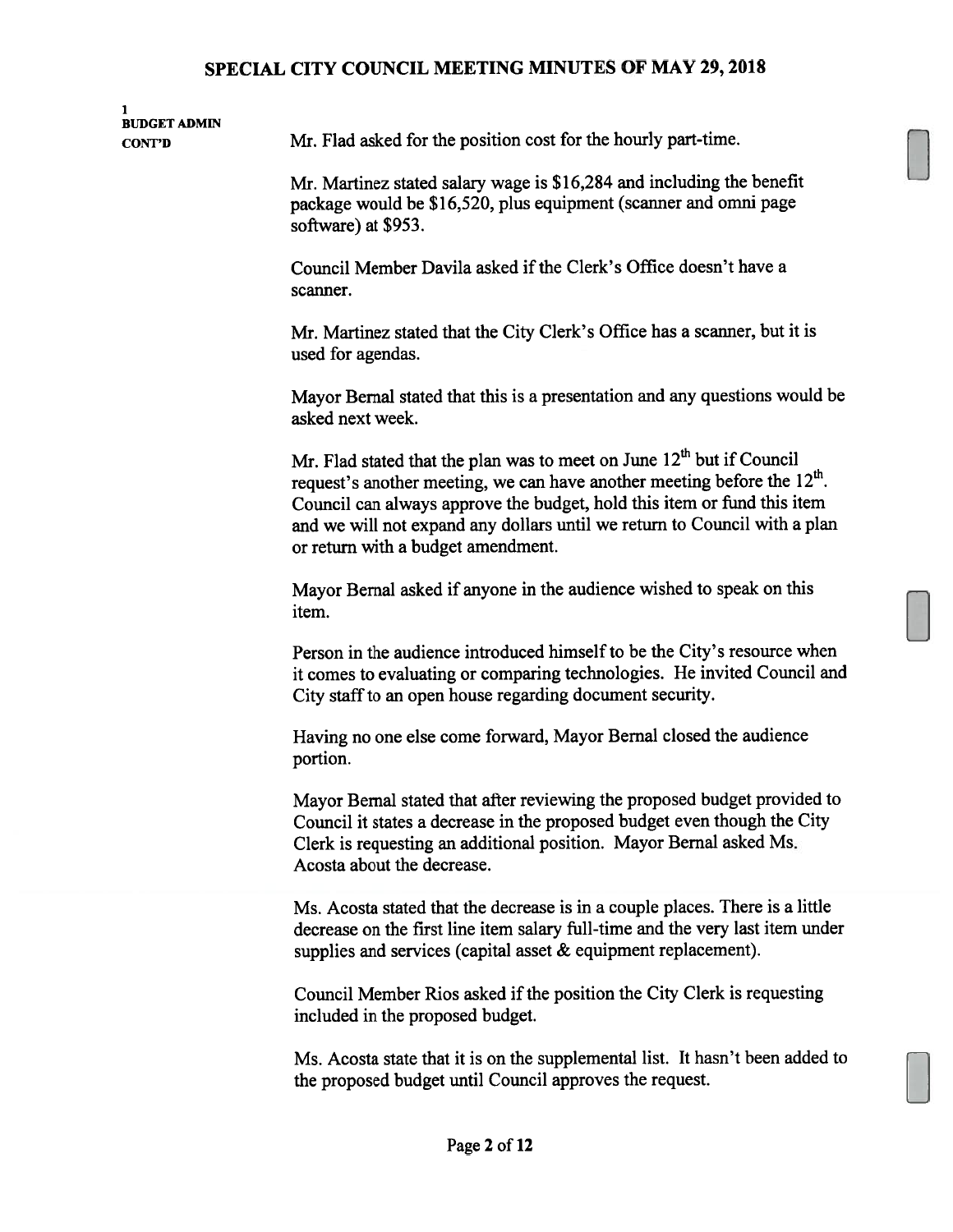## BUDGET ADMIN

CONT'D Jackie Acosta, Director of Administrative Services presented an overview of the Administrative Services Department.

> Mayor Bemal asked if anyone in the audience wished to speak on this item. Seeing no one step forward; Mayor Bernal closed the audience portion.

Vice Mayor Morales asked about the SCE audit.

Ms. Acosta stated that the City did this about 7 or <sup>8</sup> years ago. SCE reviews the City's utility bills to make certain the City isn't being billed for anything the City isn't using anymore.

Vice Mayor Morales asked ifthis audit is only for municipal properties and not residential.

Ms. Acosta stated that was correct.

Mayor Bernal asked if the City is hiring an outside audit firm.

Ms. Acosta stated that was correct. An item will be on the  $12<sup>th</sup>$  or  $26<sup>th</sup>$ June agenda for Council's consideration. Ms. Acosta is recommending a firm called Utility Cost Management.

Council Member Davila would like to see staff/employees wear name tags.

Mr. Flad stated it will be looked at.

Ms. Acosta stated name tags are provided to employees, but it hasn't been enforced.

Mayor Bernal is recommending staff/employees have generic business cards.

Council Member Rios questioned the significant changes/requests.

Ms. Acosta stated it would be an ongoing affect and Mr. Flad stated that it would come out of the water fund not the general fund.

Council Member Rios questioned the reductions.

Ms. Acosta stated the insurance premiums have gone down a little bit for the liability insurance for the City. A few vacant positions are being budgeted at six months instead of full year. In IT, we had some capital equipment budgeted for this year that was not re-budgeted for next year.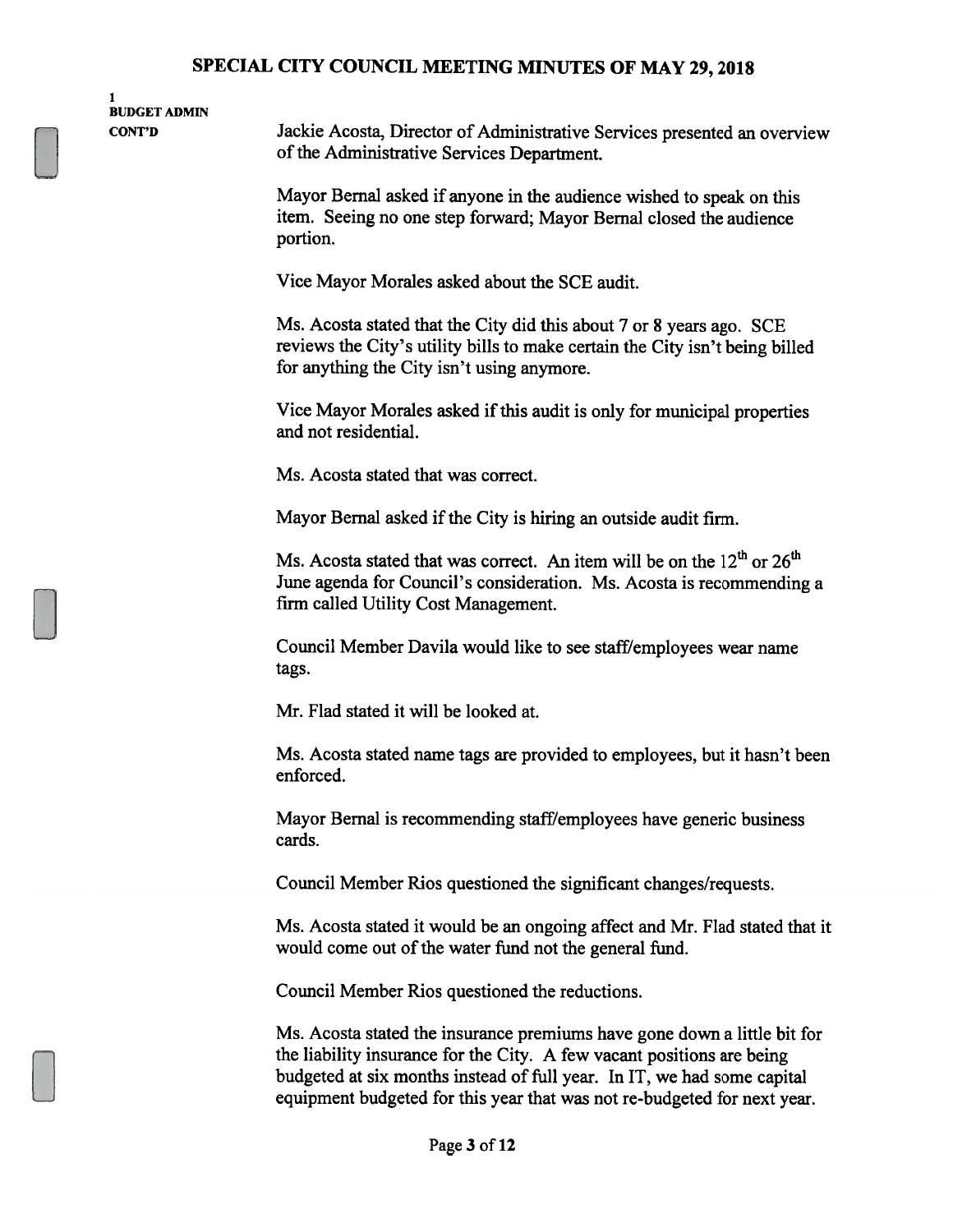## BUDGET ADMIN

CONT'D Mayor Bernal would like to keep the goals that were presented last year and compare to today's goals. Mayor Bernal is concerned the employee handbook and HR policies haven't been completed in a one year period. Mayor Bemal asked who's working on the update.

> Ms. Acosta stated that Ms. Cobos worked on it and the draft has been completed. It just needs legal review.

Mayor Bernal asked that copies be provided to Council after it has been completed.

Mayor Bernal asked if the financial policies and procedures are completed.

Ms. Acosta stated that the reserve policy, debt management policy and continuing disclosure policy will be presented to Council in the next couple of meetings.

Mayor Bernal asked that the discretionary amounts where contracts do not need to be brought before Council be added to that list too.

Mr. Flad stated that there is a one page document showing amounts and the City Manager's discretion.

Mayor Bernal questioned the part-time accounting staff.

Ms. Acosta stated that she had budgeted for a full-time secretary position, but decided that a full-time employee is not needed at this time.

Mayor Bernal noticed that HR has had a consultant for some time.

Ms. Acosta stated that the consultant only works when needed on special assignments.

Mayor Bernal questioned the scheduling software. Would this allow employees from off-site clock-in from their phones?

Ms. Acosta stated everything would be done mobile or laptop. There will be no more printed timesheets. Many employees use their personal cell phones and receive an allowance.

Council Member Rios commended Ms. Acosta on her accomplishments on the on-line payments.

Ms. Acosta stated that it has been a huge success.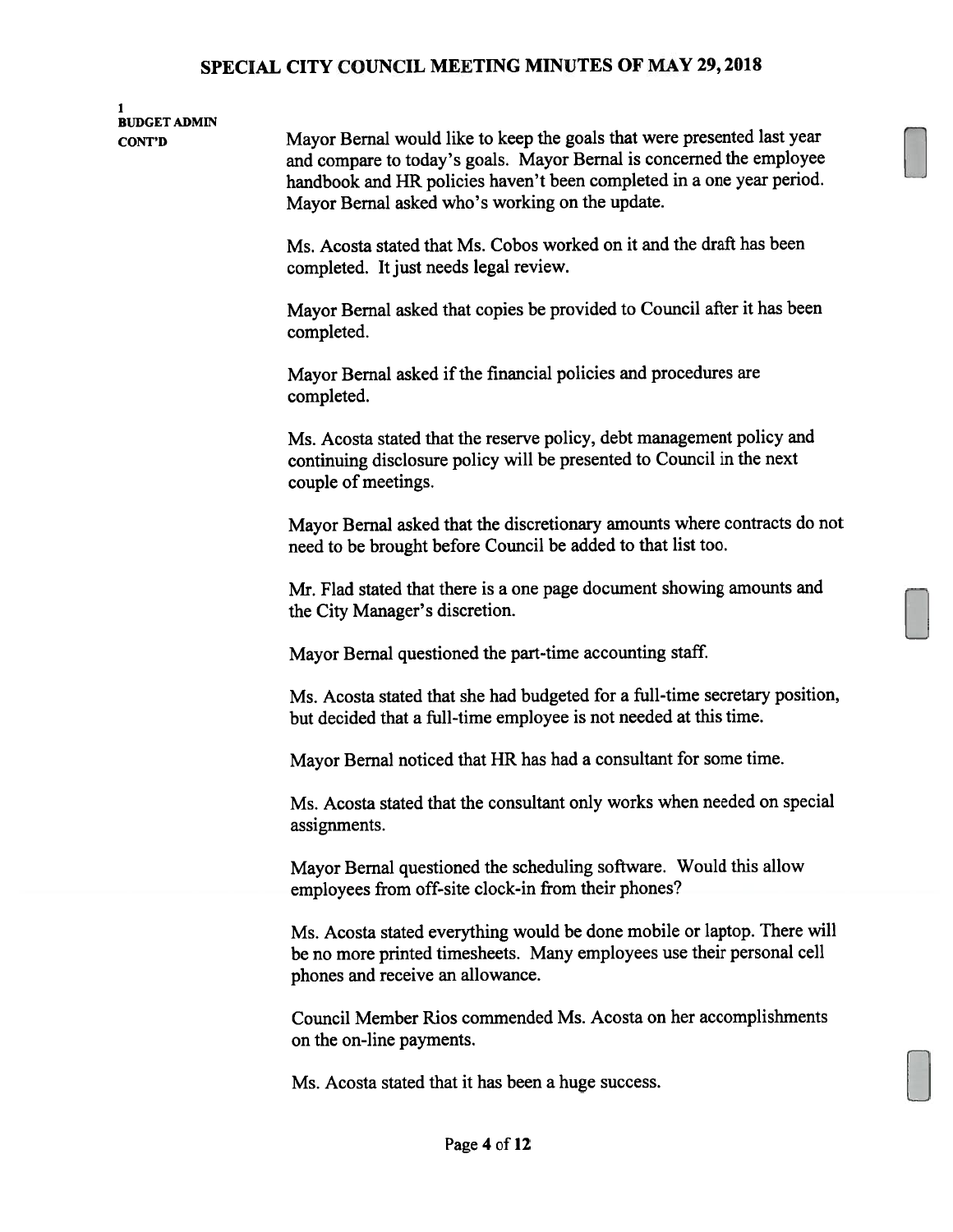1 BUDGET ADMIN

C0NT'D Council Member Rios questioned the updated 5-year financial forecast.

Ms. Acosta stated that it was a citywide <sup>5</sup> year forecast and will try to update it this year too.

Mayor Bernal asked if Council ever received the final CAFR.

Ms. Acosta stated Council has not received the final CAFR. It is on the City's website. Council Member Rios received a hard copy because he asked about it.

Mike Flad, City Manager presented an overview of the City Manager's Department which covers the City Council and City Attorney's Office.

Mayor Bernal asked if anyone in the audience wished to speak on this item. Seeing no one step forward; Mayor Bernal closed the audience portion.

Mayor Bernal asked about the main services the City out sources currently. She knows the street sweeping item will be coming before Council.

Mr. Flad stated electric utilities, refuse services, landfill services, fire services, and SEAACA.

Council Member Davila asked if the football games are included in PAC budget.

Mr. Flad stated that the PAC budget is status quo.

Council Member Davila asked how many games were recorded last year.

Mr. Flad will provide that information to Council.

Mayor Bernal informed Council Member Davila that the PAC Members authorized \$64,000 for PAC fund last year and staff is currently proposing \$51,926.

Ms. Acosta presented an overview of the general fund balance.

Mr. Flad explained that the separate funds are for rainy days. In case any facilities need repairs.

Ms. Acosta stated that in FY 17/18 the City received a \$5.1 million from the Azalea project and their proposal for this year is an additional million to the Employee Resource Center, \$2.1 million to the Emergency Reserve,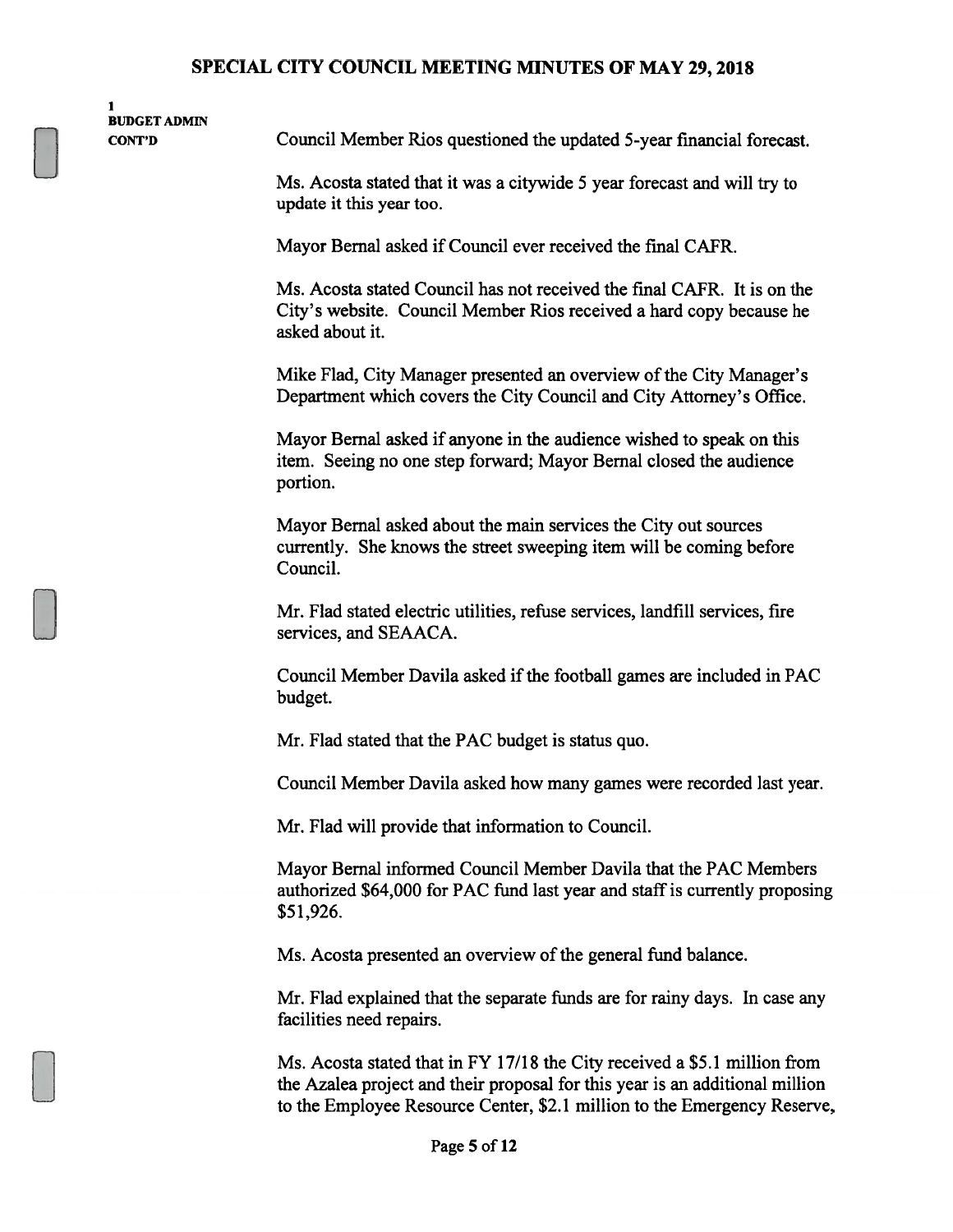# BUDGET ADMIN

CONT'D \$1 million to start an OPEB Section 115 trust and \$1 million to the Economic Development Revolving Loan Fund and reallocate some of the \$18 million that is unassigned and suggest \$2.9 million to the Emergency Reserve. In total \$5 million would be in the Emergency Reserve, \$6 million in the Ca1PERS Rate Stabilization account and at the end of June 30, 2018 we will end up about  $\frac{1}{2}$  million dollars of revenue over expenditures.

> Mr. Flad stated that the \$5.1 million is opened for policy direction from Council and explained staff's recommendation on the allocations.

Mr. Flad asked Ms. Acosta which the irreversible accounts are.

Ms. Acosta stated the OPED Trust is not reversible. The Emergency Reserve, Employee Resource Center and Ca1PERS Rate Stabilization are the irreversible accounts.

Ms. Acosta stated that last year's budget was adopted at \$47.9 million in general fund revenues and this year's prediction is \$48.3 million.

Ms. Acosta stated that carry-overs are an accounting/clean-up item that will be going before Council.

Mayor Bernal asked what types of tools we use to keep track of cash flow.

Ms. Acosta responded that it is done internally by looking at what revenues are coming in and what the estimated expenditures are. We do not like to leave too much money in our checking accounts at one time, and when there is additional cash flow it is invested.

Mayor Bernal asked that Ms. Acosta explain what the 2 million in debt services was for and how does that relate to our current liability for pensions.

Ms. Acosta responded that was for our pension obligation bonds that were issued in 2005. These monies were used to pay down a big chuck of the unfunded liability, it didn't pay it off completely and it was all put into the safety account. So at Ca1PERS we have miscellaneous for all of our general employees and then safety is in their own account which is for all of our sworn officers.

Ms. Acosta introduced Ira Summer, Govlnvest who gave the City Council a presentation on Ca1PERS and the OPEB debit.

Ms. Acosta informed Council that she will be coming back with actual recommendations but with CaIPERS we are committed to pay what they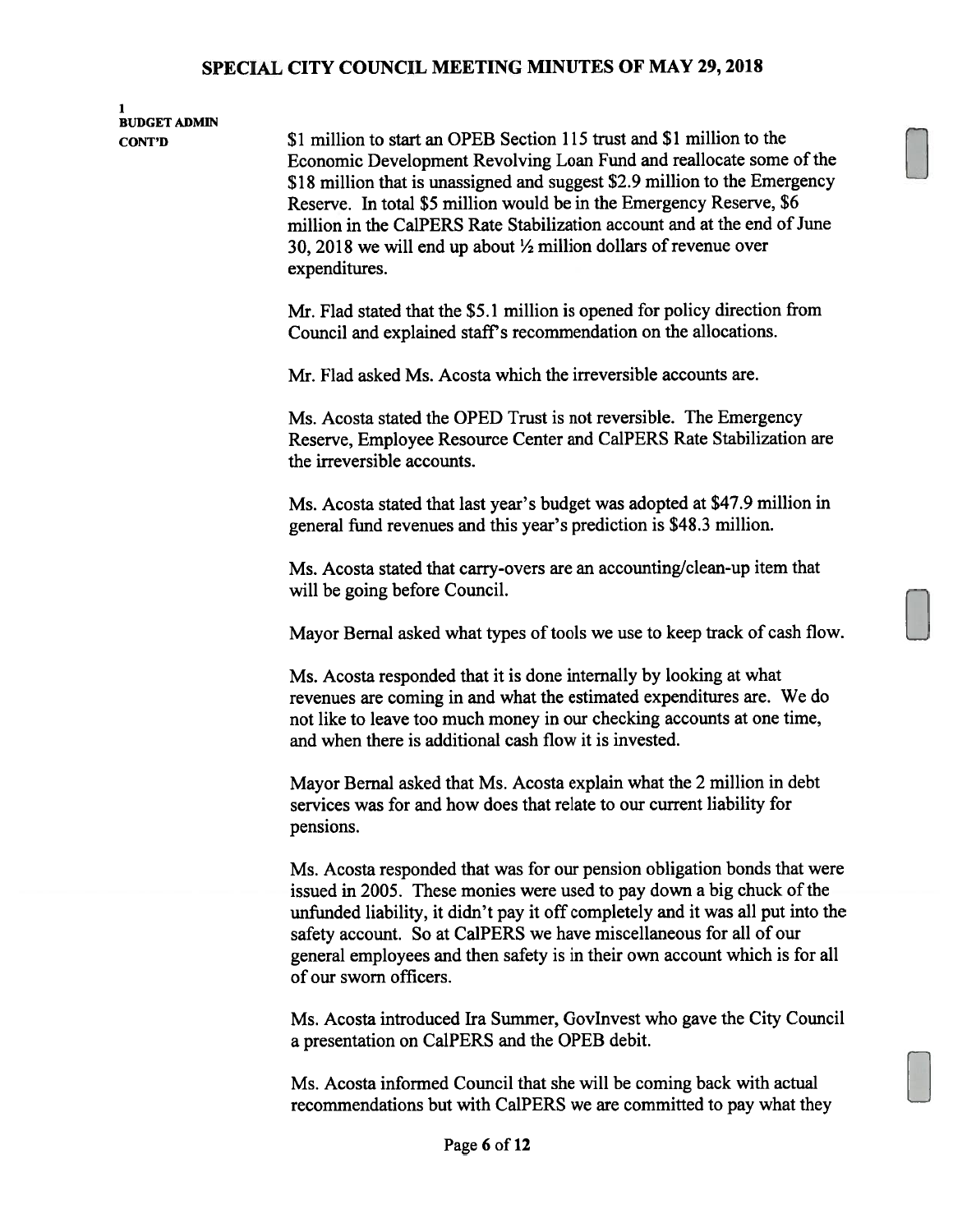1 BUDGET ADMIN

CONT'D ask for. If we make a recommendation to you that we want to start a 115 trust and we suggest that we put <sup>1</sup> million dollars in it, we are not committed to that. Once we set up a 115 trust we fund it when we can. Ms. Acosta will present to Council some policy guidelines where we could say every year that our revenue exceeds our expenditures; we will take 50% of that amount and put it in OPEB. We can fund it when the monies are available; it is not a commitment just because we set up the 115 trust.

> Mayor Bernal stated that out of the 5 million that is received from the azalea, your recommendation would be to take <sup>1</sup> million for the OPEB trust. Which could be invested in different types of funds and the return would be used to pay off the same.

Ms. Acosta explained that if we invest ourselves we can only earn small interest because we can only put it in government securities but if we put it in an irrevocable 115 trust then it gets invested at higher earnings.

Mayor Bernal asked if out of the unassigned fund balance 6 million for Ca1PERS stabilization is to have in order to make upfront payments.

Ms. Acosta answered that is completely separate. This would stay as part of our reserves, so that next year if we are looking at a shortfall because our revenues do not meet our expenditures then we have somewhere to drawn from to meet that shortfall. We expect that will probably happen next year and possibly the year after until we renegotiate our labor contracts.

Mayor Bernal asked if Ca1PERS does ask for another <sup>3</sup> million are we prepared for that.

Ms. Acosta explained that we are budgeting each year but it is becoming more than we can cover with our ongoing incoming revenues. So then that is why that amount is set aside specifically in our fund balance. We would still have 9 million dollars in unassigned fund balance set aside.

Mayor Bernal asked if anyone in the audience wishes to speak on this item.

Nick Godoy 8611 San Gabriel Avenue spoke on Ca1PERS and their policies.

Council Member Rios asked what most entities consider best practices moving forward.

Mr. Flad stated that the best way to handle this is to pay at the front end, but by doing this you are giving up the ability to use those dollars for other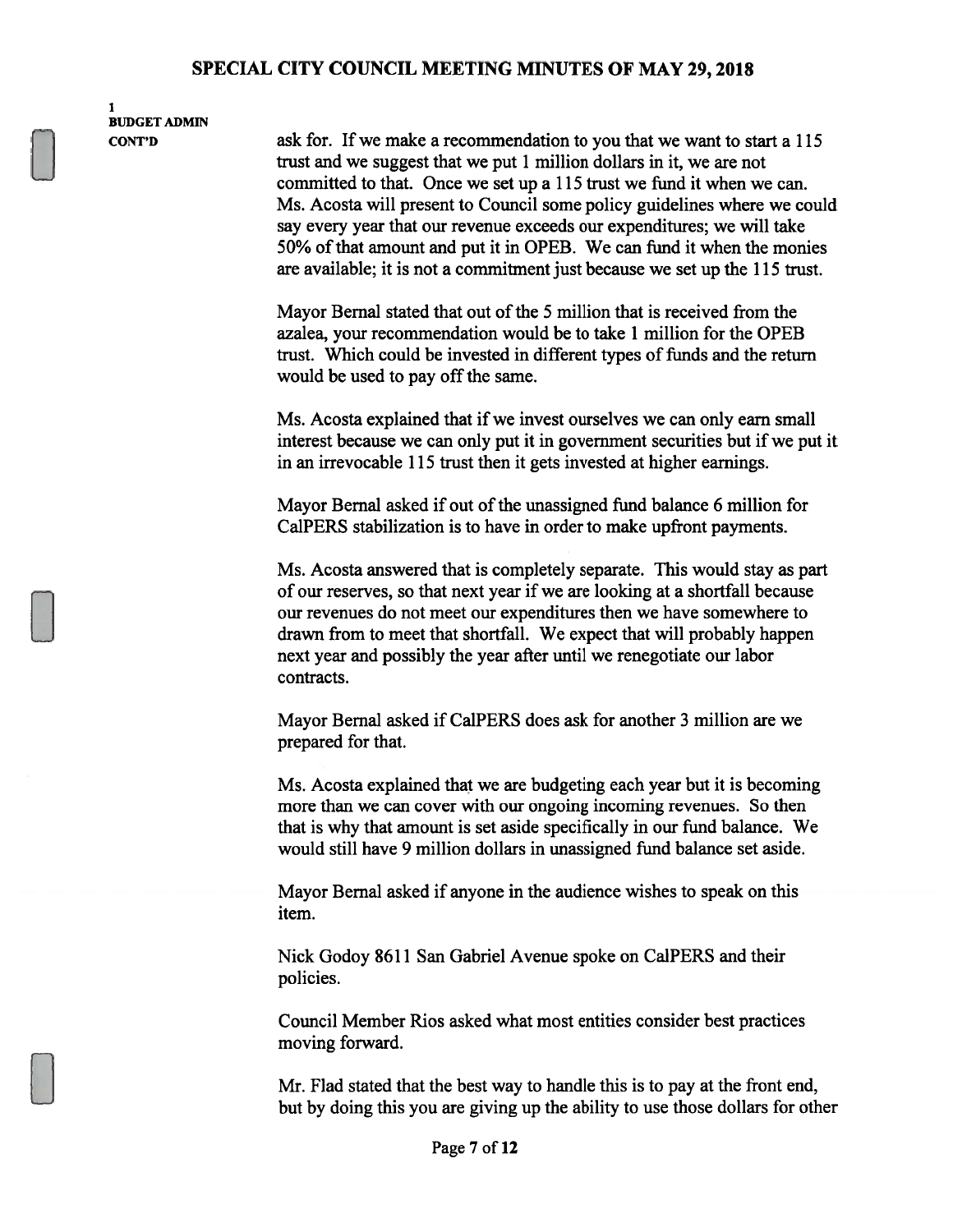## BUDGET ADMIN

CONT'D things. The best practices depends on the organization and have Council decide how much are you willing to sacrifice on the front end by paying on some ofthese long term debts. On the Ca1PERS side we will have the option during labor negotiations to have our employees contribute to their retirement as part of the next package.

> Ms. Acosta stated that a lot of cities are moving towards employees picking up a little bit of the City's share. The employee's already pay their 8% share and the City pays their 10% or 24% for the police officers but a number of cities are negotiating with their employees to not only pay their 8% but maybe pay a 1 or 2% of the Cities side of the liability and on the OPEB side the best option is to start prefunding and investing with a 115 trust.

Mayor Bernal asked when this item will be back before Council.

Ms. Acosta stated that staff will make a recommendation on what 115 trust to use as we are looking over the different options we have, policy recommendations on how you want to fund and the criteria for you to continue to add money to the trust.

Mr. Flad said that the current recommendation is <sup>1</sup> million dollars.

Ms. Acosta said that staff is asking for Council direction on how we are going to allocate the 5.1 million from the azalea funds and if you approve taking some out of the unassigned fund balance and adding it to the emergency reserves and the Ca1PERS stabilization. These items will need a decision either tonight or on the  $12<sup>th</sup>$ . Also, we need to know if we are going to hire and fund three new police officers, one police dispatcher. Do you want to fund the one clerical assistant that the City Clerk is requesting and the forklift that we need to replace in the purchasing area?

Mayor Bernal asked that in the current budget we had allocated some monies for street closures and that is still something that she wants to see. Something along the line of National Night Out and would like to continue at least four of those events a year.

City Treasurer Greg Martinez responded that just this year Tweedy Mile alone has done, the Street Fair, the Posada and we have included the Dia De Los Muertos.

Mr. Flad stated that money was appropriated but not spent.

Ms. Acosta said that we put that money in the Non-departmental account and it was \$20,000 and it has not been spent.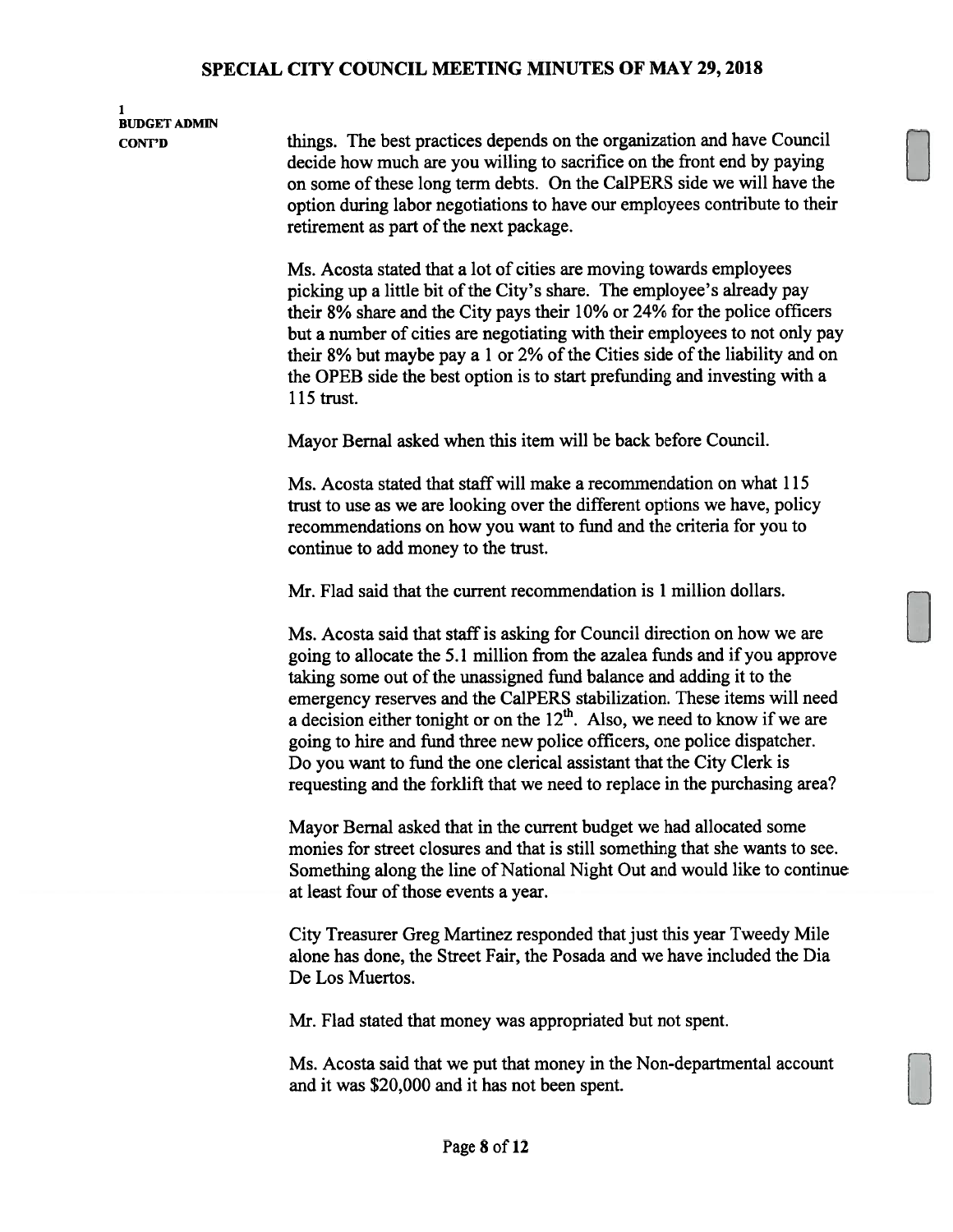BUDGET ADMIN

CONT'D Mayor Bernal inquired about that expenditure.

Ms. Acosta responded that it goes back into the fund balance, although it can be carried over with the June 2018 carryovers.

Mayor Bernal asked in regards to staff time can we commit to doing this. She noted that the money had been set aside, yet it did not occur.

Mr. Flad stated that what might help is if we get more specific direction and sit with the Mayor to get more information on the types of events.

Mayor Bernal said that she is thinking of events in the different areas of the City something like a neighborhood event with the schools and local businesses.

Mr. Flad stated that we can make this happen.

City Treasurer Martinez said that maybe we can partner with Tweedy Mile or Chamber of Commerce as to not put the impact on staff.

Mayor Bernal stated that would be fine as long as we had staff as the liaison for the events.

Mr. Flad stated that through the budget process I believe we have approval on the police officers, and forklifts.

Mayor Bemal is fine with incorporating everything into the budget and then we can review the final numbers. She then asked Ms. Acosta what she means by the next project she wants to work on is classifications.

Ms. Acosta responded that as part of the overall study we have looked at and basically rewritten every single job spec. Our job specs are very old and out dated. They do not have ADHD requirements and also people's jobs have changed. We have between 100 and 120 different classifications and we have rewritten each of these to come before Council for approval.

Mayor Bemal asked why the classification number for the City Clerk has changed.

Ms. Acosta explained that it means that she is an elected official. In years past the City Clerk had been classified similar to the directors, so the number that was assigned to her is what we called top management but truly she is an elected official. Basically, we just changed the coding the way it is set up in payroll.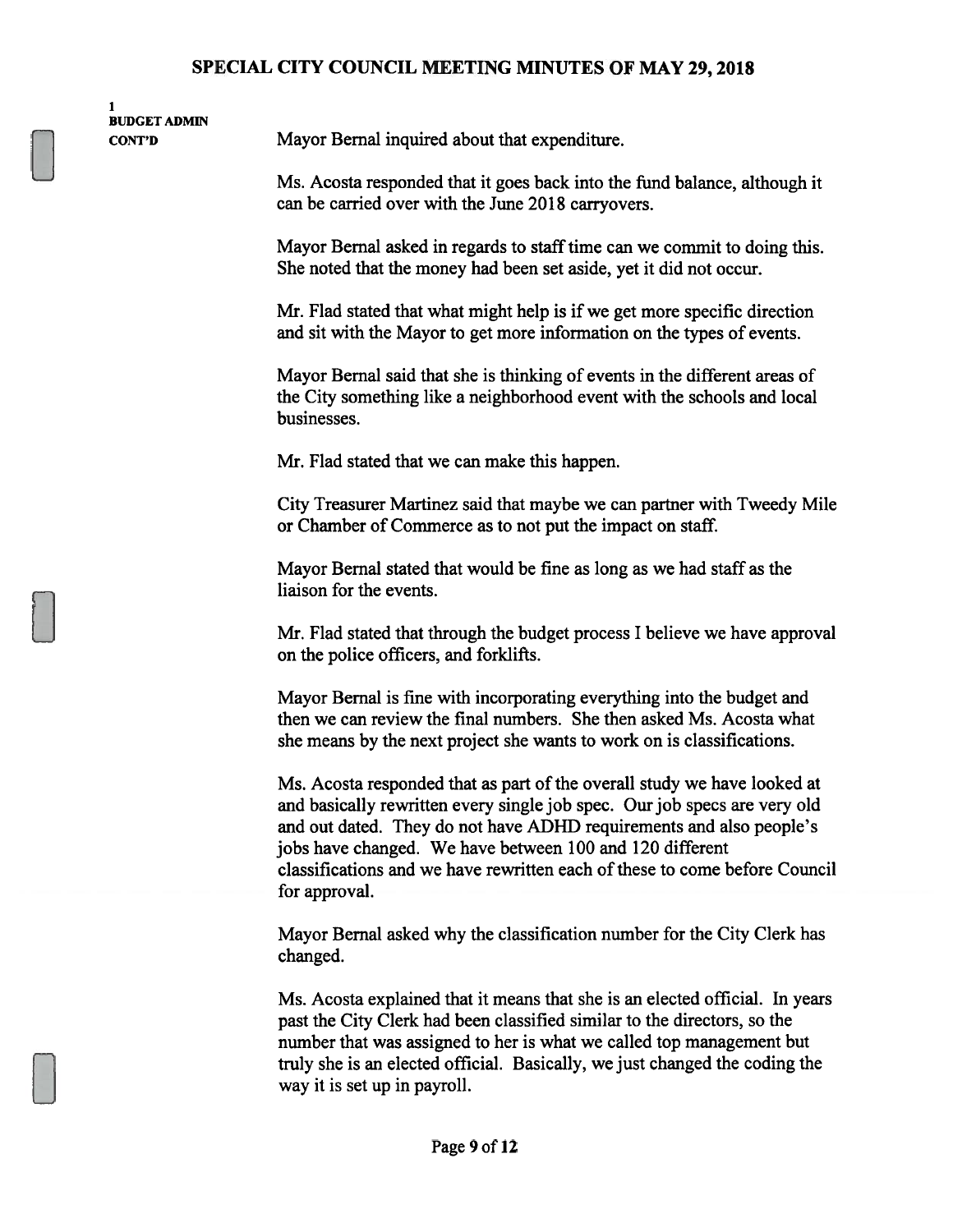1 BUDGET ADMIN

CONT'D Mayor Bemal asked about the code for City Council.

Ms. Acosta explained that in the payroll system Council does have a code. She was not sure why it was not on the spreadsheet but there is a code.

Mayor Bernal asked ifthis changed the access to benefits and asked to have a side conversation on the matter. She was on the committee along with Council Member Davila to understand and define that role a little bit more. Obviously, it is an elected position and is also considered to be a full time position so she expressed her interest at that point solidifying what is this going to be because no matter who holds the position it could be switched around and it is going to be up to the City Manager at the time or not and she personally doesn't want that. She would rather have a solidified position.

Mr. Flad said that the Clerk is elected independently and does not report to the Council and she does not report to the City Manager. She is elected independently yet you control the budget. So what value is a clerk if you eliminate her entire budget? The electorate wants an independent elected to run the elections that is not beholden to Council or to a bureaucrat so that independence is what he feels is the higher value versus all these little internal problems that we need to work out. There is often the debate should it be an appointed position, should it report to the City Manager or the City Council and he thinks independence always wins out. In terms of how you classify it as some of her benefits are structured as she is an executive yet she is truly an independent elected official.

Ms. Acosta said that a couple of months ago we did solidify the position when you gave the increase as Ms. Acosta prepared for you an actual document that was a salary and benefits for the City Clerk which was adopted as part of the resolution where it clearly says salary, health insurance, car allowance and details all of the benefits.

Council Member Rios and Mayor Belen asked about the possibility of having a fiscal impact committee and the possibility of having meetings throughout the year to review the budget and not just during the budget process.

Ms. Acosta responded that all Cities do it a little different. Some have a sub-committee of the Council that would work with the Director of Finance and the City Treasurer. Some Cities have appointments from the public, just like a Planning Commission.

Council Member Davila stated that she is in support of the additional staff for the Police Department and does not mind including the hourly City Clerk's Office position but would like to see a sign in list of the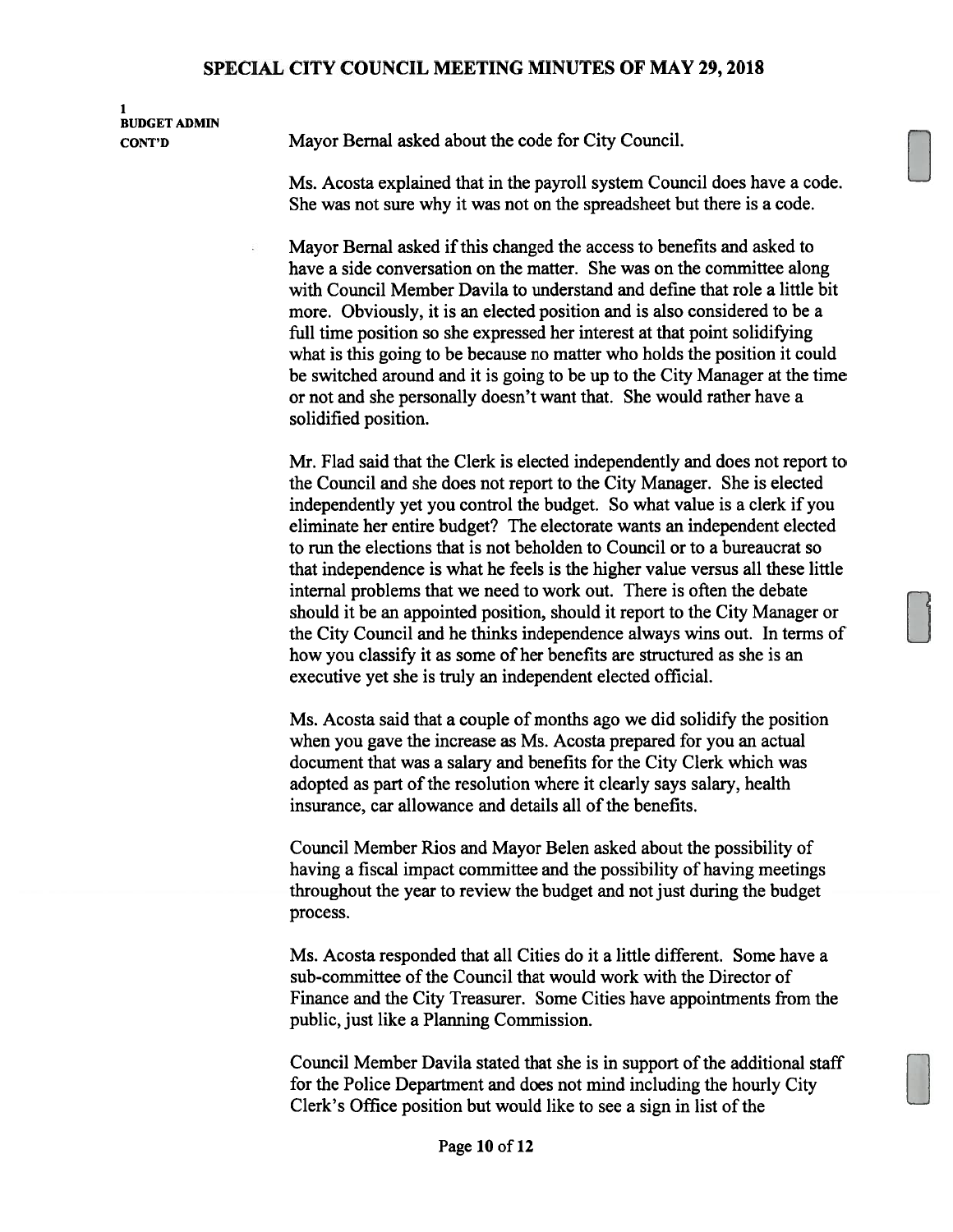BUDGET ADMIN

CONT'D people that come in and ask for information and also a sign in sheet or a quarterly update on how many passports are being processed. There are other pilot projects that the City Clerk is looking into also. She has three full time employees and she does not want to see something coming back later on making it a full-time, part-time is fine. She is also willing to approve the forklift.

> Mayor Bernal suggested that the Director of Community Development look at the possibility of hiring another staff member to assist with the counter.

City Treasurer Martinez stated that his personal experience while sharing an office at the City Clerk's finds that a majority of the residents come through these doors because parking is over here and finds the first door they see is Carmen's. He agrees that having a sign in sheet quantifies how many people come in but the challenge becomes when the person comes in and wants to know where to pay a ticket but wait you have to sign here before I give you any information.

Council Member Davila clarified that she is only requesting information on passports.

Mr. Flad stated that at this point we will add to the budget these items and then again on the  $12<sup>th</sup>$  the Council is free to change or allocate whichever items you choose.

2

CITY COUNCIL The City Council considered discussing and providing input on the following strategic planning topics:

- a. City Council expectations of staff;
- b. How the City Council works together; and
- c. City Council goals for Fiscal Year 2018/19.

Item 2 was continued to the City Council Meeting of June 12, 2018.